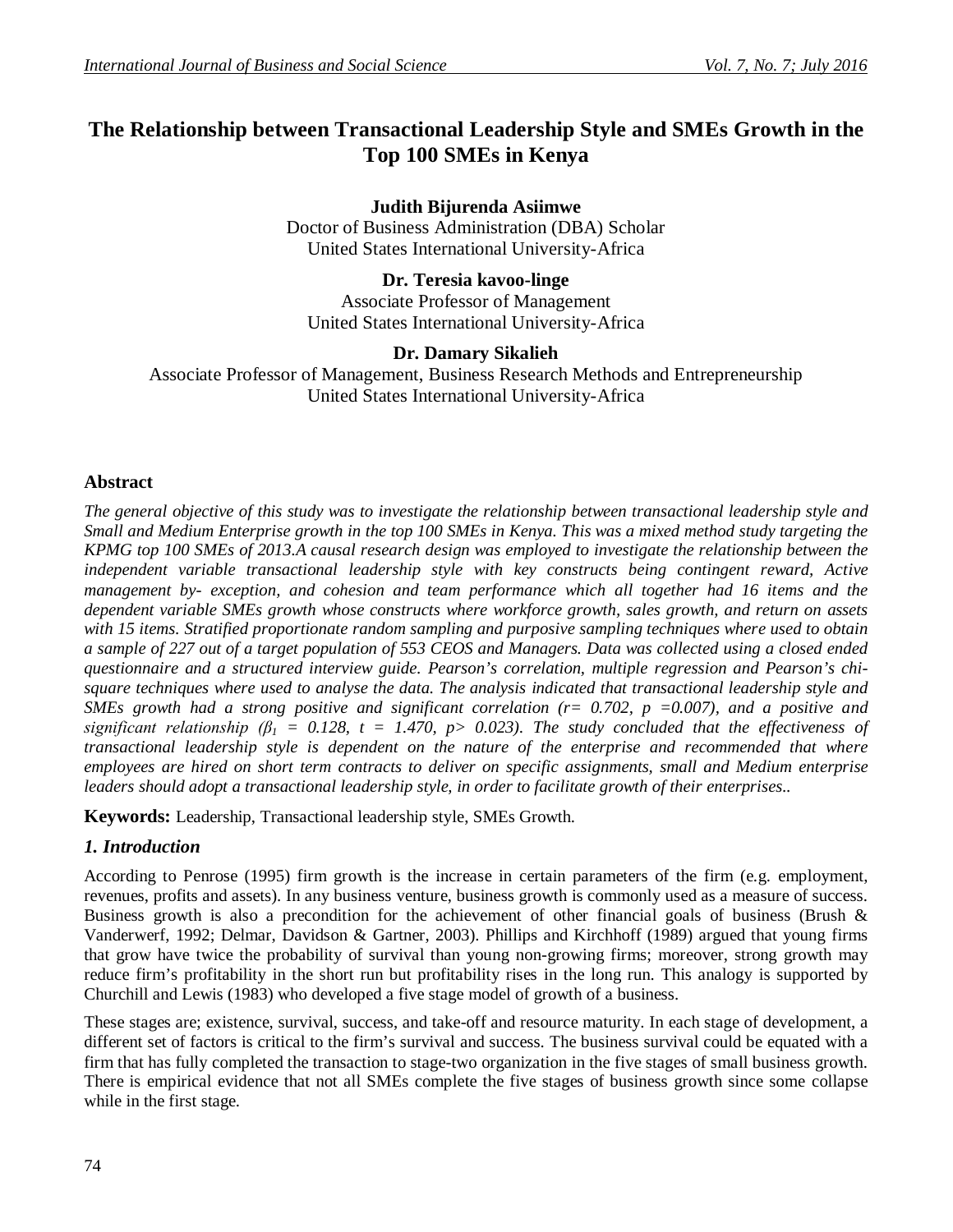For instance, most of the SMEs in Kenya do not move from the first stage (existence) to other stages such as survival, success, take off and resource maturity (Olawale & Garwe, 2010).Leadership has been described as a trait as well as a process (Northouse, 2015; Daft, 2011; Achua and Lussier, 2013).

Northouse (2015) citing Jago (1982) observes that the trait viewpoint conceptualizes leadership as a property or a set of properties possessed in varying degrees by different people while the process viewpoint suggests that leadership is a phenomenon that reside in the context of the interactions between leaders and followers and makes leadership available to everyone and can, therefore, be observed in leaders behaviours' and as such can be learnt.

Leadership has been defined in terms of emergence (exerting influence or attaining high status in social systems), effectiveness (evaluation of Managers or how managers affect employee satisfaction, motivation and unit results) or as a process (aligning group members to focus on group goals). Uchenwamgbe (2013) citing Stoner and Gilbert (2001) stressed that an understanding of leadership is important to small and medium scale enterprises.

Leadership style is the relatively consistent pattern of behaviour that characterises a leader (Dubrin, 2001). Harper (2012) observes that theoretical examination of successful leadership practices that have influenced the world have revealed leadership style as an indicator of organisational success as it relates to follower influence. More so, several scholars have alluded that leadership styles vary according to the character of the leader and the situation of the firm or enterprise. And therefore, leadership style can be described as the kind of behaviour and ability that the manager has, which enables him to interact with the employees to achieve goals (Hesham, 2010). Transactional leadership style involves an exchange process between leader and follower, and uses rewards and punishment to motivate the team or employees (Northouse, 2015).

## *2.0 Literature Review*

Transactional leadership is created based on the basis of exchange between leaders and followers. Transactional leaders tend to stimulate their followers with rewards in an exchanged based relationship (Lo, Ramayah, & Min, 2010); accordingly, the leader-member exchange is dependent upon rewards. The leaders will offer the rewards based on what was discussed in the employee's formal contract. The relationship expires as stated in the terms of the contract or will be invalidated if promised rewards are delayed or not accomplished. Rewards may be seen as positive or negative and may not necessary be financial. Kuhnert and Lewis (1987) state that transactional leadership believed reward system is necessary between leaders and followers for the objective of advancing their personal goals. Pillai, Schrieshem and Williams (1999) define transactional leadership as an exchange process in which the leader provides rewards in return for the subordinate's effort and performance.

Transactional leadership, present in many businesses, may help clarify everyone's roles and responsibilities, and because team members are judged on performance, ambitious people motivated by external rewards often thrive (Samaitan, 2014). Some of its measures can, however, also de-motivate employees. For example, it doesn't offer much in terms of inspiration, to motivate people to go beyond the basics; therefore employees might get complacent and develop a tendency to achieve minimal expectations that only would help them avoid penalties (Schein, 2010).

Transactional leaders are seen as those who guide or motivate their followers in the direction of established goals by clarifying role and task requirement's (Robbins, 2003). Guardia (2007) found that transactional leadership is the elementary factor to organizational success at both team and individual level and that transactional leadership behaviour has vital relation with the group and individual performance factors. In accordance with Boedker et al. (2011), transactional leadership is considered to be an elementary factor to organizational success at both team and individual level. The efficient achievement of organizational objectives is by linking job performance to valued rewards and by ensuring that employees have the resources they need to get the job done (Obiwuru, Okwu, Akpa, and Nwankwere, 2011).

Howell and Hall-Merenda (1999) concluded that transactional leadership positively predicts employees' performance. In Russia, Elenkov (2002) initiated a study to investigate the impact of leadership on organizational performance and found that Russian managers who practice transactional leadership behaviour have positive impact on organizational performance as well as innovation. In a military setting, which is characterized as an organization operating in an unstable environment, Bass, Avolio, Jung and Berson (2003) concluded that platoon leaders who demonstrate transactional leadership characteristics increase the performance of the platoon members. Yang (2008) also reported a positive relationship between transactional leadership and business performance in SMEs in Taiwan.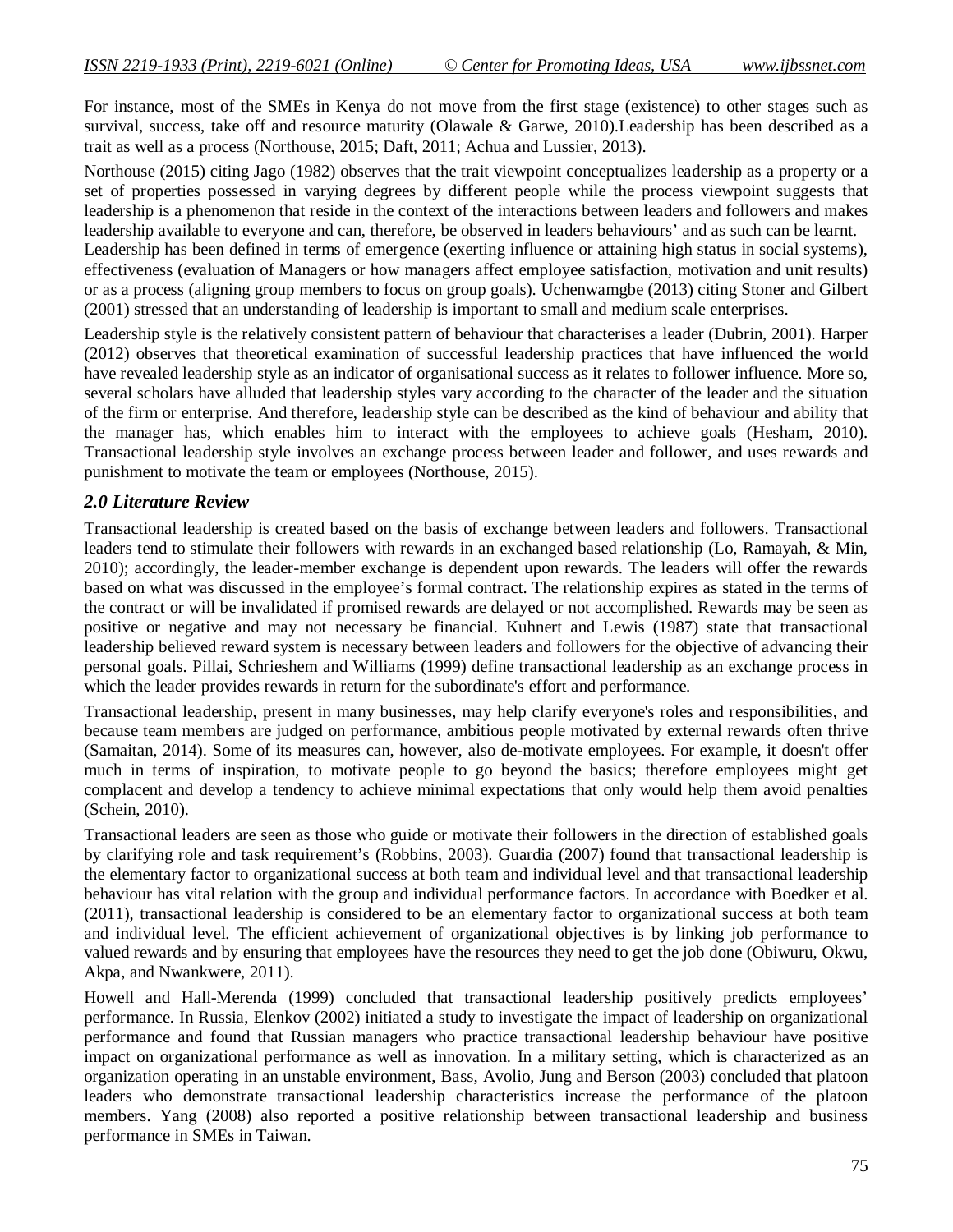However, this study utilized DEMANTEL approach in testing the association between leadership style and business performance by measuring employee engagement, however, our study will rely on regression analysis. Further, the study was conducted in a developed country therefore; the results may not be significant in a developing economy. Guest (2010) in a study on the relationship between transactional leadership and employee engagement noted that relations between managers and employees have a significant effect on productivity. Bad relations often lead to violations of psychological contract, low levels of fulfillment of perceived promises and commitments made by the organization. Quality supervision requires one to have good leadership qualities. Bosses are expected to be in tune with their people; on the contrary being in tune with the personnel is not a guarantee of their productivity levels as indicated in the study by Bass et al, (2003); the above study by Guest (2010) however, did not investigate the relationship between the contingent reward systems and enterprise growth.

Barrow (2006) studied the influence of leadership on the subordinate behavior and found that subordinate's performance was a strong causal force in the determination of the behavior a leader utilized. He indicated that low-performing subordinates caused the leader to behave much more punitively, more autocratically, less considerably and to push for more production, whereas high performance from the subordinates resulted in the leader being more considerate towards the workers, less punitive, less autocratic, and somewhat less task emphasis oriented. The results of the above study indicated that the complexity of the task significantly influenced leader's task emphasis orientation. The high complexity tasks caused the leader to utilize more supportive and considerate styles. It was also found that when a worker's performance changed from low to high, the leader became increasingly supportive and considerate of his style, much more so than when performance was declining.

However, a study undertaken by Aziz, Abdullah, and Tajudin (2013) on the effect of Leadership styles on the business performance of SMEs in Malaysia revealed that both transactional and transformational leadership were positively and significantly related to performance though transactional was highly related compared to transformational. This study however, relied on secondary data to derive the association between the leadership styles and the performance of SME's in Malaysia. Similarly, findings by a study conducted by Koech and Namusonge (2012) in Kenya among state-owned corporations showed that both transformational and transactional leadership styles were positively related to performance, though transactional had a higher correlation. This study however, was conducted among government owned companies thus the study findings may not be applicable to SME's operating in a more complex market. This, however, was not the case in Nigeria where a study conducted within small businesses revealed that transactional leadership had a significant positive effect on performance while transformational had a positive but insignificant relationship to performance (Obiwuru *et al,* 2011); however, this study relied on qualitative data to measure business performance, while this current study utilized both qualitative and quantitative data to investigate the relationship between the research variables.

Valdiserri and Wilson (2010), who examined the impact of leadership behaviour on the profitability and organizational success of 48 small businesses in West Virginia and Pennsylvania, concluded that transformational and transactional leadership behaviour contributes to the profitability and success of small businesses. There was a strong correlation between transformational and transactional leadership and profitability and a moderate correlation between transformational and transactional leadership and organizational performance. They concluded that transformational and transactional leaders are able to produce a positive atmosphere, and inspire and motivate their employees to perform at a higher level. Leaders with transformational and transactional leadership attribute contribute to good performance of the firm by demonstrating respect, integrity and direction to all individuals in the firm. This study relied on a case study review of the companies; however, the current study employed a causal research design. An earlier study by Hernez-Broome and Hughes (2004) suggested that leaders of small businesses need to develop a good understanding of forms of leadership behaviours in order to improve organizational performance. This study however was not able to investigate the relationship between other leadership behaviors and the performance of organizations.

Amirul and Daud (2012) investigated the relationship between transactional leadership and leadership outcomes in 325 companies in Malaysia. The results indicated that transactional leadership is positively related to performance outcomes. This study however, measured performance of the firm using extra effort, effectiveness and satisfaction as indicators for firm performance; the current study however, measured firm growth using sales growth, return on assets and workforce growth as the dependent variable dimensions.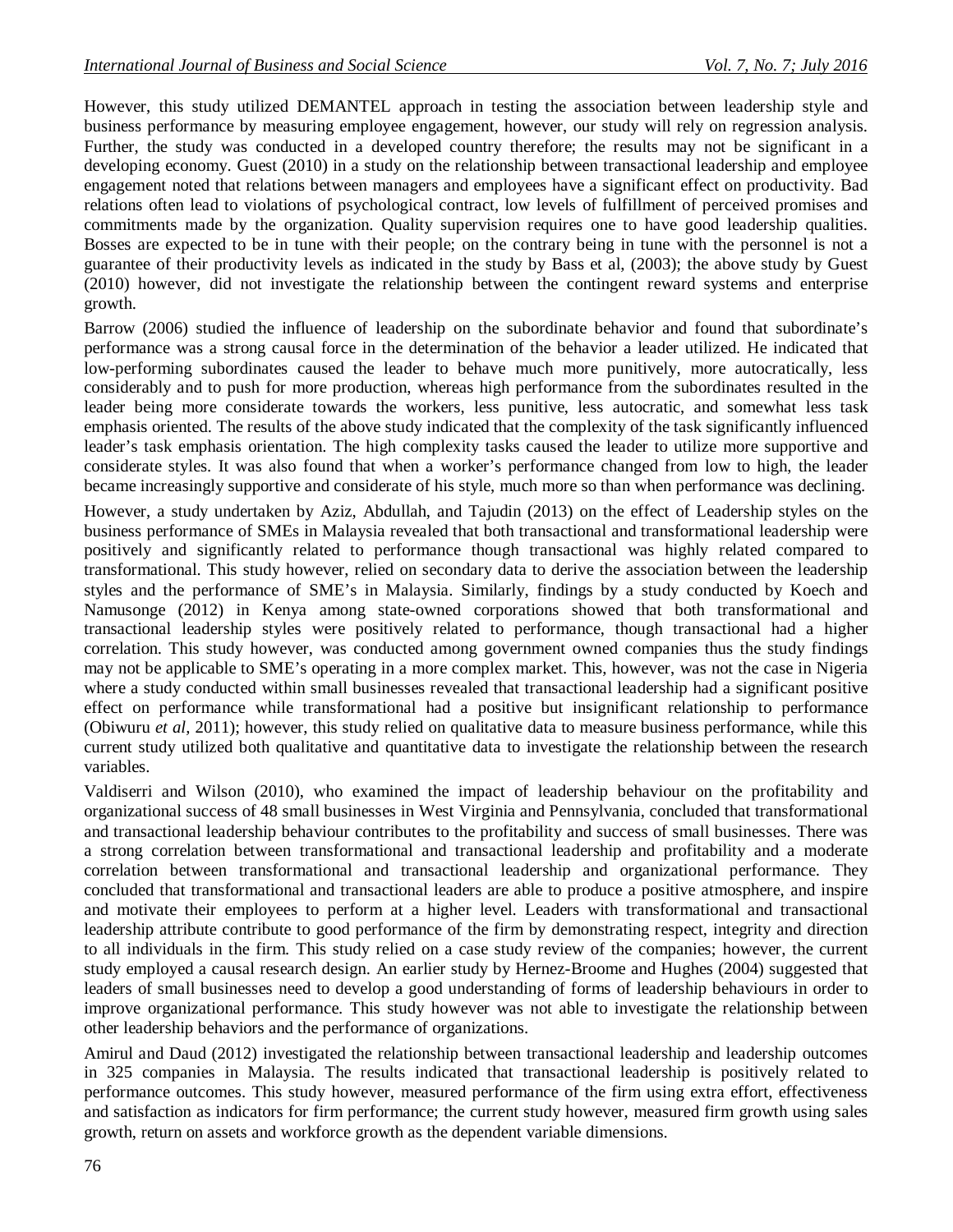Aziz, Mahmood, Abdullah, & Tajudin (2013) found a positive significant relationship between transactional leadership and performance in a study on SMEs in the services sector. However, the current study targeted firms in all sectors of the economy as long as they fall within the Top 100 SME's in Kenya. In a study, on the influence of the leadership style and Entrepreneurship Orientation (EO) of top-level managers of SMEs on business performance Hayat and Riaz (2011) posited that effective leaders are needed in the rapidly changing global environment that increases the intensities of business. Therefore, it is important for the leaders of SMEs to fully understand the rapidly changing business environment and to adopt the appropriate leadership styles to improve business performance. The study confirmed that there is a positive relationship between the transformational and transactional leadership styles of the leaders of SMEs and their performance. However, this study targeted only top-level managers within the firm and did not distinguish the extent of the relationship between the leadership style and performance of firms independent of the entrepreneurship orientation. This study therefore, sought to analyze the relationship between laissez-fare leadership style and SMEs growth.

## *3.0 Methodology*

This study adopted a mixed methodology where both quantitative and qualitative research methods where used. Stratified random sampling was applied to obtain a sample size of 227 respondents from a population of 553 CEOs and Managers. Purposive sampling was used to select a sample size of 25 respondents for the qualitative study. A structured questionnaire was used to collect the quantitative data while an interview guide was used to collect the qualitative data. The dependent variable was measured with 15 items while the independent variable was measured with 16 items. The measures involved likert scale type of questions with responses ranging from 1=strongly disagree to 5=strongly agree. Data was analyzed using descriptive statistics and inferential statistics for the quantitative data and thematic analysis for the qualitative data.

## *4.0 Findings*

#### **Transactional Leadership and SMEs Growth**

Under transactional leadership style, the specific constructs measured were contingent reward, active management – by- exception; group cohesion and team performance. Each construct measured the extent to which this leadership style is practiced in the SMEs and as such leading to firm growth. These findings are presented in Table 4.1As illustrated in table 4.1 findings reveal that the management (leaders) always explains to the employees how to attain and maintain rewards for the success of the organization as shown by the mean score of 4.3883 and a standard deviation of 0.93264. The managers also agreed that employees are punished for poor performance as shown by the mean score of 3.9947 and a standard deviation of 1.18591. Further, employees are judged on their personal results (mean = 4.2660, STD dev. = 1.09618). The managers also provide the direction to the employees in regard to what needs to be done if they are to be rewarded as indicated by the mean score of 4.4309 with a standard deviation of 1.03444.

Findings also illustrate that the managers provide the employees with new ways of solving organization problems as shown by the mean score of 4.3511 which is in the interval of a strong extent of agreement and a standard deviation of 0.98336. The management as well explains to the employees which behaviors will lead to rewards. This is according to the score obtained of 4.3138 and a standard deviation of 1.14342. The respondents as well strongly agreed that the company leaders monitor follower performance, provide instructions, and clarify procedures, monitor closely the employees for efficiency as well as address problems and concerns that arise at the workplace. This aspects obtained mean scores all in the interval of  $4.1 - 5$  for a strong extent of agreement. According to the findings also, the management of the top 100 SMEs express satisfaction when the employee meets their performance expectations. This had a mean score of 4.0372 and a standard deviation of 0.89185. The respondents also agreed that the management of the top 100 SMEs is proud to be committed to loyal employees, as well that they care less much what others do unless the work is absolutely essential. Leaders also indicated that they must assist employees in accomplishing their tasks with a mean score of 3.6915 and a standard deviation of 1.47729. However, the respondents neither agreed nor disagreed that the management of the organizations provide employees with assistance in exchange for their efforts or that they met the employees often for feedback and discussions.These aspects had mean scores of 2.90961 (0.22248) and 2.9362 (1.57391) which were all under the neutral range.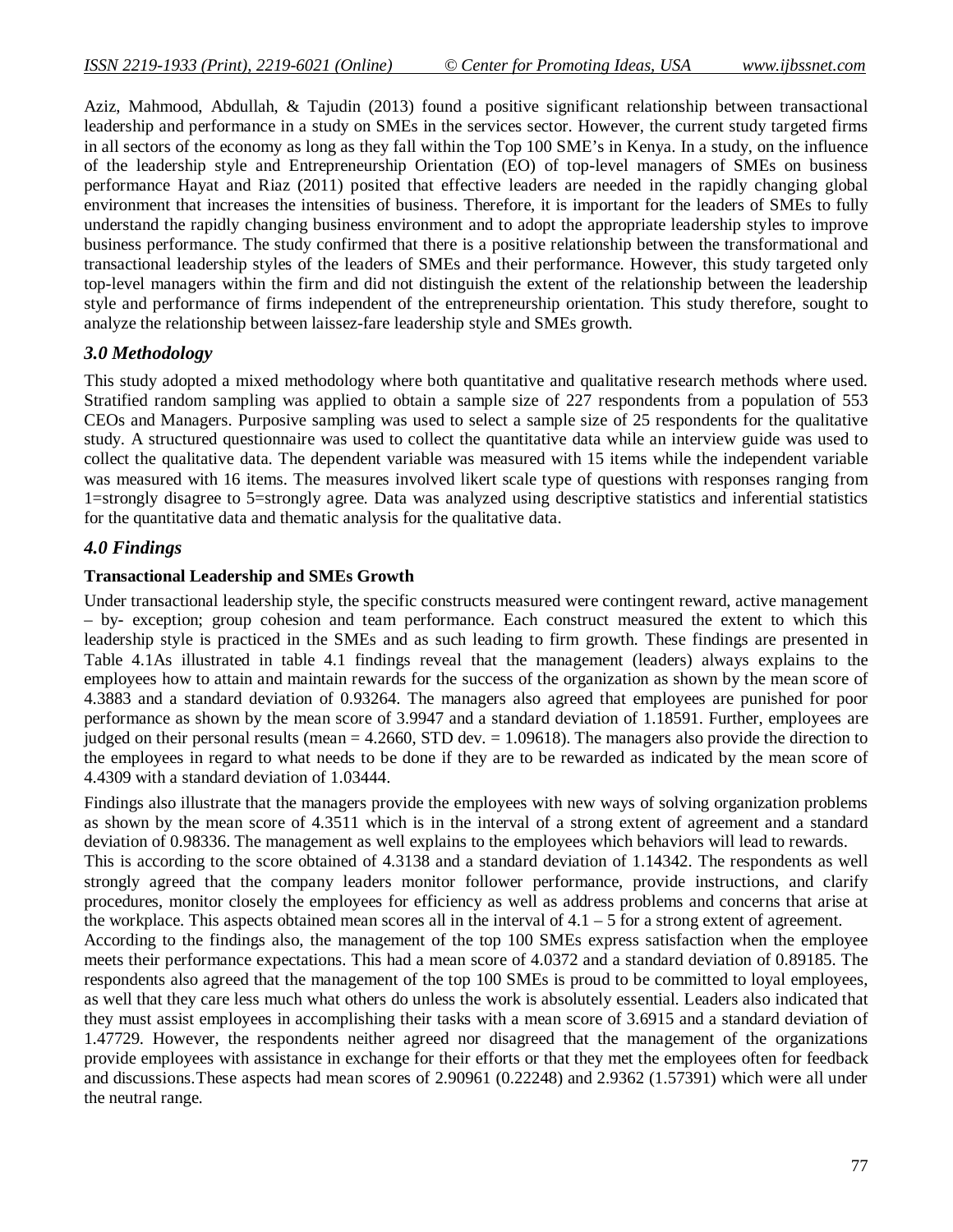# **Correlation between Transactional Leadership and SMEs Growth**

Results on the correlation between transactional leadership style and organization SMEs growth are as presented in Table 4.2. The table gives the correlation coefficient and the significance value (p-value) where the test was conducted at the 5% level of significance.

## **Hypothesis Testing**

Testing the significance of the relationship between transactional leadership style and SMEs growth, chi-square test was conducted at the 5% level of significant and 95 confidence interval. The hypothesized relationship between transformational leadership and SMEs growth was as follows;

**H0**: There is no significant relationship between the transactional leadership style and SMEs growth in the top 100 SMEs in Kenya.

The study findings in table 4.3 indicate the chi-square test results for the relationship between transactional leadership and SMEs growth. These results give evidence of existence of a significant relationship between transactional leadership and SMEs growth ( $\chi^2$ =43.432; d. f. = 47; P= 0.023 (P<0.05). Based on this, the study rejected the null hypothesis and accepted the alternative hypothesis since the p-value was less than 0.025 testing at 5% significance level two tailed test. Therefore, the study concludes that there is a statistically significant relationship between the transactional leadership style and SMEs growth in Kenya.

#### **Interview Responses on Transactional Leadership style and SMEs Growth**

As simply put by the respondents, a transactional leader (manager) will always instruct (command) employees on what to do. These leaders will never allow the employees to give views on how a given job should be done regardless of their ability to execute the assignment. The study showed that leaders use transactional leadership style with the aim of achieving organizational goals. Under transactional leadership, the policies and procedures give clear guide lines to subordinates.

The managers felt that transactional type of leadership style is suitable for organizations with routine tasks that require less training and experience. One of the managers who participated in the interview gave the following information concerning transactional leadership and growth;

*"In an organization where transactional leaders are the managers, employees and staffs in the lower level of management follow a given and clear chain of operational process and commands. The employees are required to do exactly what their manager instructs them to do to complete their daily tasks."* He added that; "*If an employee has signed a contract with the company, the rules and policies stipulate the penalties for not following the regulations that are set by the company guiding their contact and operation. In cases where employees have to negotiate for a position in the company where this leadership style is adopted, they have to acknowledge that their managers have the full authority over their work and output."*

The responses showed that transactional leadership style is very effective in improving an organization's performance in case of an uncertain environment and to achieve competitive advantage in the organizations. In this kind of leadership, the leaders exhibit certain behaviors that accelerate the employees' level of innovative thinking. Through this employees' performance level is improved as well as giving more organizational innovation, and consequently organizational performance and growth.

To improve performance, transactional leaders empower employees by providing sufficient autonomy to decide the way to perform job activities, promote organizational learning, and support employees to utilize all the available resources required to improve creativity.

A discussion with one of the managers had the following;

*"A transactional leadership style from my point of view is one of the leadership styles that positively generates favorable changes and builds value in each of the employees".*

Transactional leadership style was seen to not only give rewards and benefits to the employees but also reducing the pressure in the work as well as increasing the employees' moral and ethical behavior. Through this, employees are more satisfied with their work and this could also improve the employee productivity. With better productivity of employees, organizations are better placed to harness growth capabilities.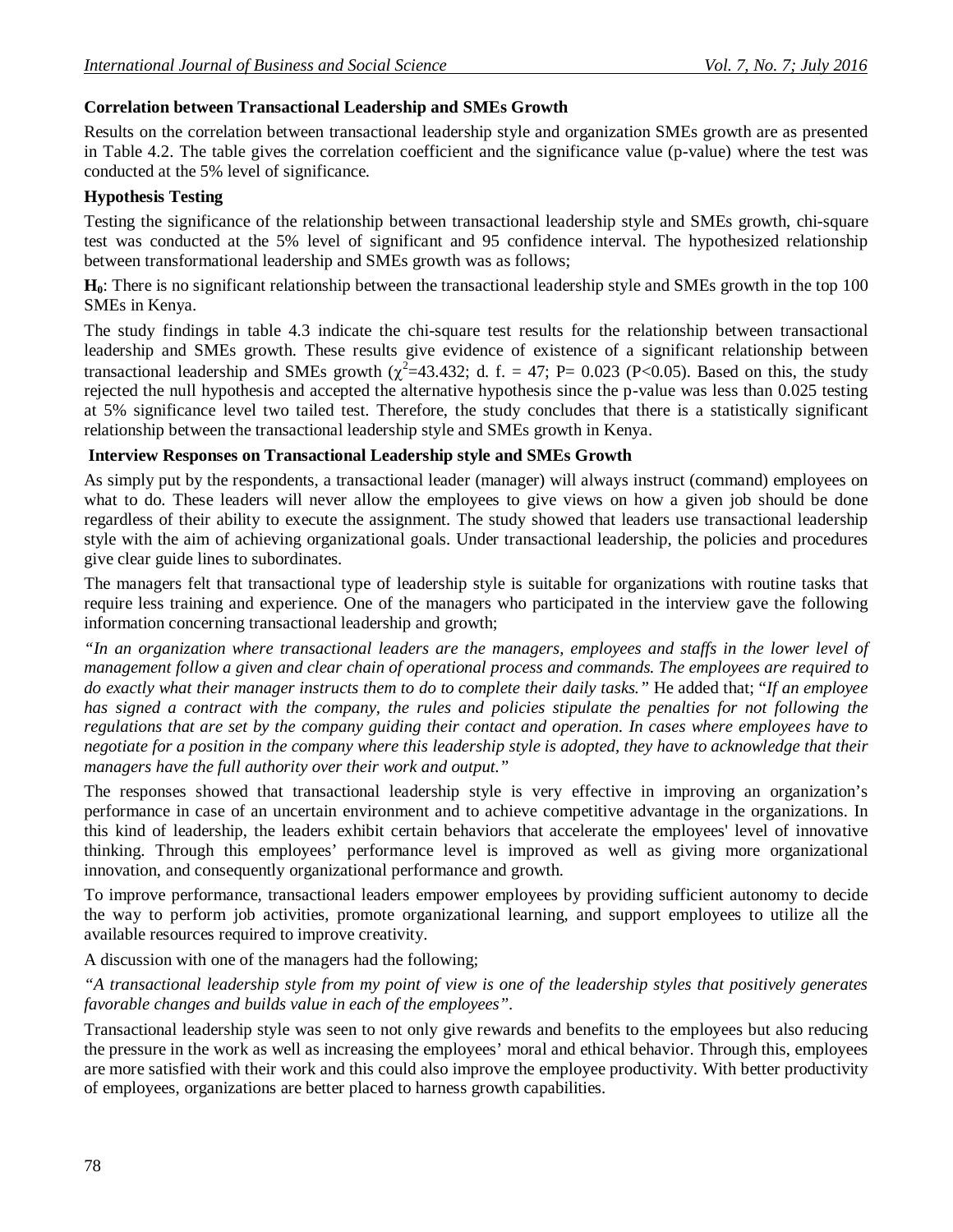#### *5.0 Discussions and Recommendations*

#### **Transactional leadership style and SMEs growth**

The study findings supported the assumption that transactional leadership style, through the contingent reward based on a bargaining exchange system in which the subordinates and the leader agreed together to accomplish the organizational goals while the leader's task was to provide rewards for what has been accomplished. Leaders articulate their expectations and offer recognition when goals are achieved. Through the contingent reward aspect, the employees are able to create more sales and work harder to achieve even higher sales; these findings support the findings of Guest (2010) whose study noted that relations between managers and employees have a significant effect on productivity of an organization.

Findings as well indicated that, transactional leadership style implies closely monitoring employees for mistakes and errors and then take corrective action as quickly as needed. This may influences growth of sales since employees are rewarded for exceeding expectation. The transactional leader and the employee are in a transactional contract or agreement therefore, the leader and the employee get to focus on similar goals for the organization thereby ensuring that they drive for profitability and there is a possibility for growth. The leader also closely monitors work in general and each individual's performance. From the findings also, there is a positive and significant correlation between transactional leadership and growth. This proves that the transactional leadership style maybe instrumental and important in the organization as there is a positive relationship between the mode of leadership and the return to assets. These findings were similar to the findings of Chaudhry and Javed, (2012) in their study that showed a significant impact of transactional leadership on performance of employees.

According to the findings on the relationship between transactional leadership and the growth of SMEs in terms of the factors that are instrumental in measuring the company's growth, transactional leadership style has a significant correlation SMEs growth at the 5% level of significance. These finding proves the point that, the constructs contingent reward, active management by exception, and group cohesion and team performance are vital for growth of an organization. These results are similar to the findings of Valdiserri and Wilson (2010) whose study found that transactional leaders are able to produce a positive atmosphere, and inspire and motivate their employees to perform at a higher level.

These findings strongly resonate with other findings that sought to ascertain that the management (leaders) in SMEs always explains to the employees how to attain and maintain rewards for the success of the organization. The study findings also established that employees are punished for poor performance as well as judged on their personal results. The managers also provide the direction to the employees of what needs to be done if they are to be rewarded. These behaviors lead to increased productivity and performance of the organization as shown from the findings. These findings are in agreement with a study done by Barrow (2006) whose findings showed that subordinate's performance was determined by the behavior a leader utilized.

Transactional leadership maybe beneficial in contract based jobs where employees are hired on short contracts to deliver on specific assignments. However, where employees are engaged on a long term basis and the enterprise requires that employees are innovative and creative transactional leadership style may not facilitate growth as this type of leadership does not avail employees that kind of space. This style of leadership also assumes that employees are motivated by reward yet employees may also join an enterprise to acquire personal growth and skill development, therefore, this style of leadership may lead to employee turnover and resultantly lead to the need to continuously employ which is an expensive venture. However, the study findings did not agree with the findings by Yanney (2014) who found that transactional leadership style did not have a significant effect on organizational performance in small scale manufacturing enterprises in Ghana, similarly Hayat and Riaz (2011) found that transactional leadership style was not a good predictor of firm performance in a study carried out in 100 SMEs in Punjab, Pakistan.

## *References*

Achua, C.F., & Lussier, R.N. (2013). Effective Leadership. 5<sup>th</sup> Edition. London, South-Western, engage learning. Amirul, S.R., & Daud, H.N. (2012).A Study on the relationship between leadership styles and leadership effectiveness in Malaysian GLCs. European Journal of Business and Management.Vol.4 (8).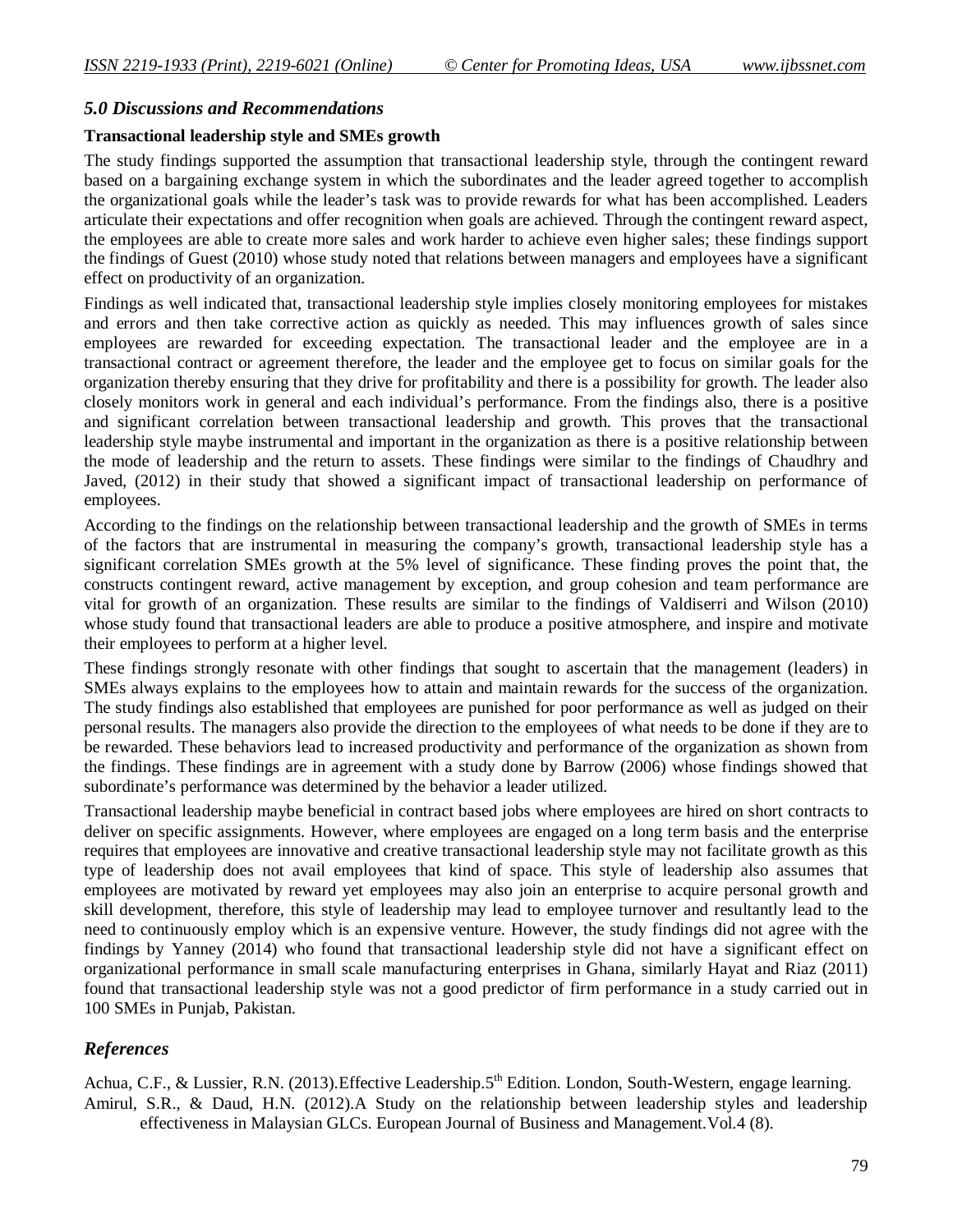- Aziz, R. A., Abdullah, M. H., & Tajudin, A. (2013). The Effect of Leadership Styles on the Business Performance of SMEs in Malaysia. *International Journal of Economics Business and Management Studies*, 2(2), 45- 52.
- Bass, B. M., Avolio, B. J., Jung, D. I., & Berson, Y. (2003). Predicting unit performance by assessing transformational and transactional leadership. *Journal of Applied Psychology,* 88, 207-218.
- Brush, C. G., & Vanderwerf, P. A. (1992). A comparison of methods and sources for obtaining estimates of new venture performance. *Journal of Business venturing,* 7(2), 157-170.
- Boedker, C., Vidgen, R., Meagher, K., Cogin, J., Mouritsen, J., & Runnalls, M. (2011). Leadership, culture and management practices of high performing workplaces in Australia: The high performing workplaces index. *University of New South Wales, Australian*.
- Chaudhry, A. Q., & Javed, H. (2012). Impact of transactional and laissez faire leadership style on motivation. *International Journal of Business and Social Science,* , 3(7), 258-264.
- Churchill, N.C., & Lewis, V.L., (1983). The Five Stages of Small Business Growth. Harvard Business Review 61 (3)30-50.
- Daft, R. (2011). The Leadership Experience (5th). . *engage/South-Western.*
- Delmar, F., Davidson, P., & Gartner, W. B. (2003). Arriving at the High-Growth Organization. *Journal of Business Venturing,* , 18, 189-216.
- Dubrin, A. (2001). *Leadership: research findings, practice and skills (3rd ed.).*Boston: : Houghton Mifflin Company.
- Gibrat, R. (1931). Les inégalités économiques applications : aux inégalités des richesses a la concentration des entreprises, aux statistiques des familles, etc. d'une loi novelle la loi de l'effet proportionnel. « Paris, libraire du recueilSirey.
- Guest, D.E. (2011). Human Resource Management and performance: still searching for some answers. Human Resource Management Journal.Vol.21 (1).
- Harper, S. (2012). The Leader Coach: A model of multi-style leadership. Journal of practical consulting. Vol. 4(1) pp. 22-31.
- Hayat, N., & Riaz, M. T. (2011).The influence of the SMEs top-level managers' leadership styles and their entrepreneurial orientation on the business performance. *Available at SSRN 1884069*.
- Koech, P.M., & Namusonge, G.S. (2012). The effect of leadership styles on organizational performance at state corporations in Kenya. International journal of Business and Commerce.vol.2 (1).
- Northouse, P. G. (2015). *Leadership: Theory and practice.* Sage publications.
- Uchewamgbe, B. (2013). Effects of Leadership Styles on Organizational Performance in Small and Medium Scale Enterprises (SMEs) in Nigeria. *European Journal of Business and Management,* , 3(23), 53-73.
- Olawale, F., & Garwe, D. (2010). Obstacles to the growth of new SMEs in South Africa: A principal component analysis approach. . *African journal of Business management,* 4(5), 729.
- Penrose, E. (1995). *The theory of the firm, .* Oxford.: oxford University Press, .
- Phillips, B. D., & Kirchhoff, B. A. (1989). Formation, growth and survival; small firm dynamics in the US economy. . *Small Business Economics,* 1(1), 65-74.
- Pillai, R., Schriesheim, C. A., & Williams, E. S. (1999). Fairness perceptions and trust as mediators for transformational and transactional leadership: A two-sample study. *Journal of management*, *25*(6), 897-933.
- Schein, E. H. (2010). *Organizational culture and leadership (Vol. 2).* John Wiley & Sons.
- Stoner, J. & Gilbert, D. (2001). Management, New York: Prentice Hall Incorporation.
- Valdiserri, G. A., & Wilson, J. L. (2010). The study of leadership in small business organizations: Impact on profitability and organizational success. . *The Entrepreneurial Executive,* , 15, 47
- Yang, C. W. (2008). The Relationships among Leadership Styles, Entrepreneurial Orientation and Business Performance. . *Managing Global Transitions,* 6 (3), 257-275.
- Yanney, J.P. (2014). Business Strategy and Leadership: Impact on organizational.